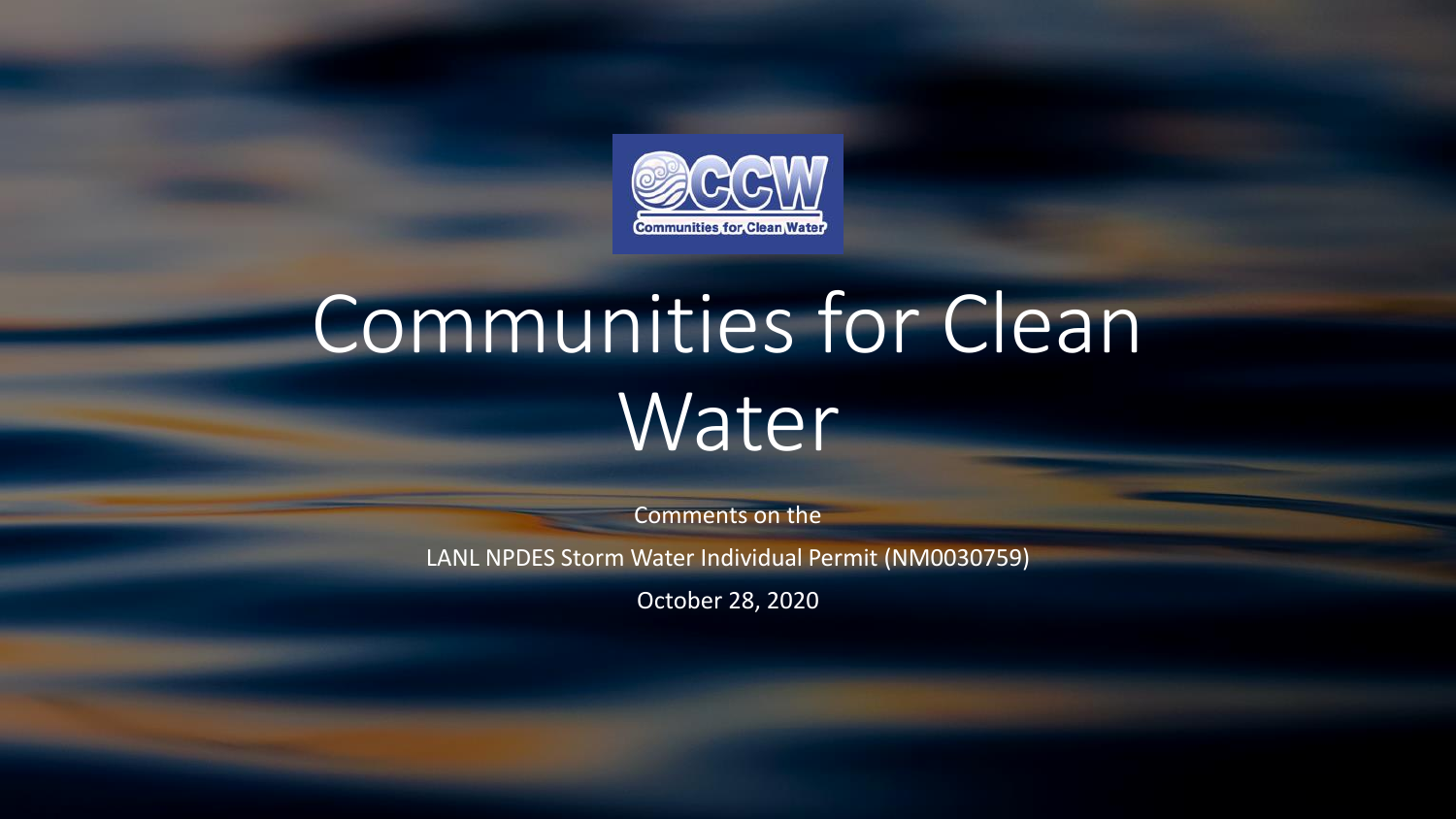

## Communities for Clean Water (CCW)

Communities for Clean Water (CCW) is a network of organizations whose mission is to ensure that community waters impacted by Los Alamos National Laboratory (LANL) are kept safe for drinking, agriculture, sacred ceremonies, and a sustainable future.

Our growing network includes Amigos Bravos, Concerned Citizens for Nuclear Safety (CCNS), Honor Our Pueblo Existence (H.O.P.E.), the New Mexico Acequia Association, Partnership for Earth Spirituality, and Tewa Women United.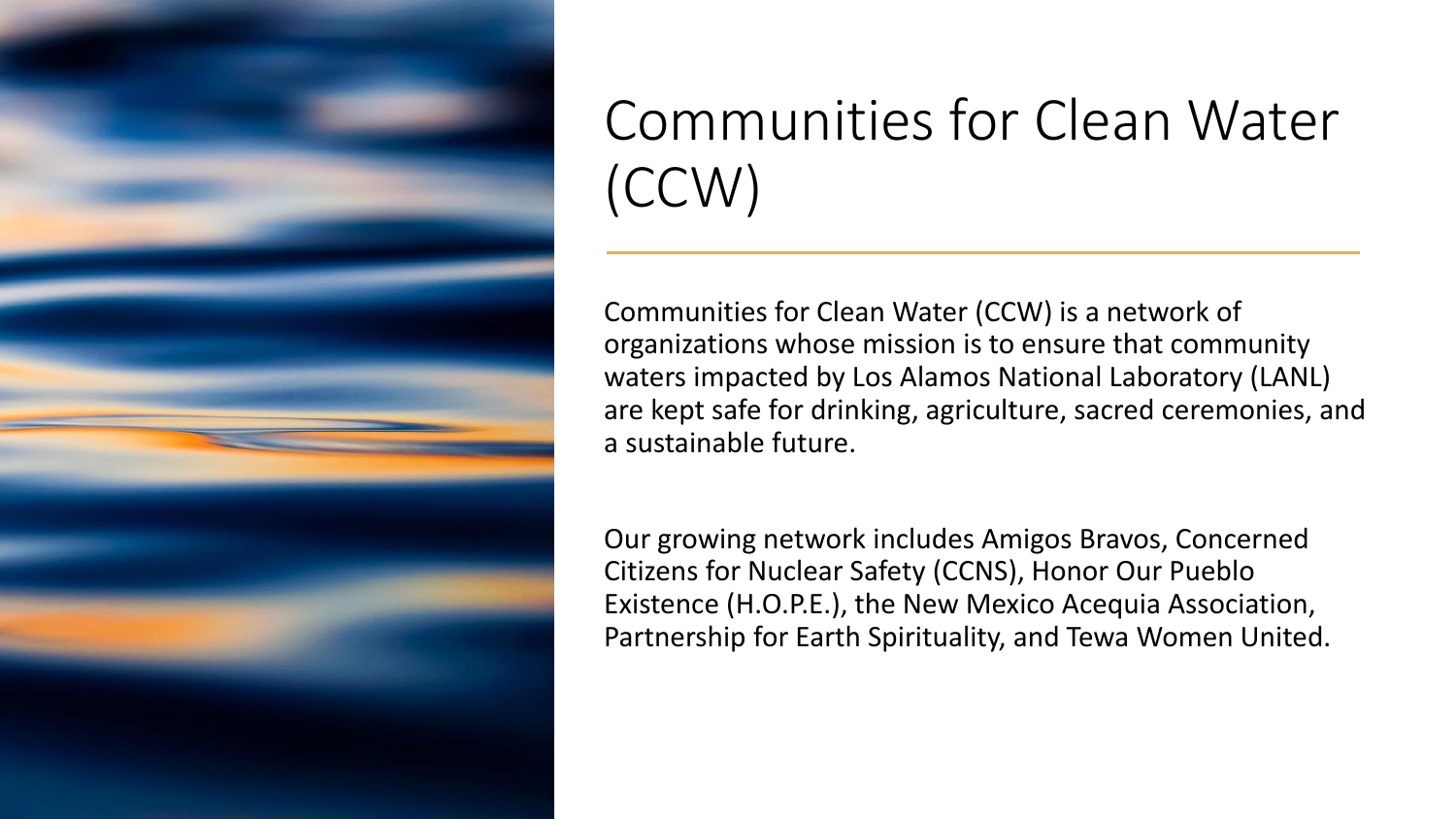

# Cultural Importance of Tewa Lands and Waters

Common an awareness that caring for clean water on the Pajarito Plateau is a moral and ethical responsibility.

The land and water of the Pajarito Plateau sustains many lives and are Tewa ancestral homelands and those of land-based Peoples. Regulatory actions and compliance must be grounded in this awareness.

All Pueblos downstream, or those with cultural lands that might be affected by the discharge off the Site Monitoring Areas (SMAs), must be consulted on the renewal of this permit and its impacts.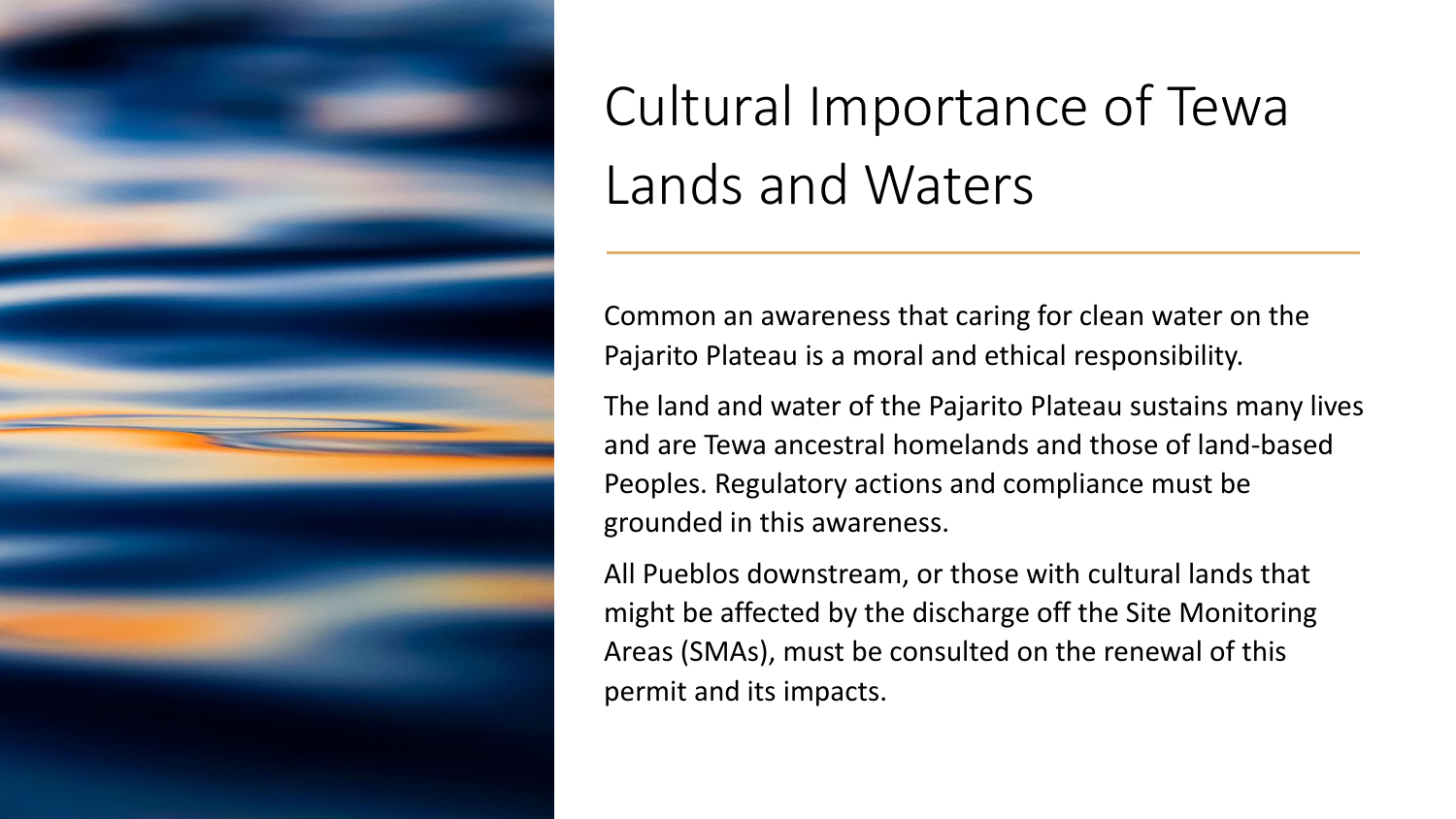

### Run On

Geomean (run-off) – Geomean (run-on) <= 0) Ignores mass balance approach; the runoff concentration from the site could be quite high, but diluted by run-on, resulting in a lower measured runoff concentration.

Use both equations (1 and 2) be required to demonstrate that a site is not the sole source of a Pollutant of Concern (POC).

MS4 to address watershed & other run on issues.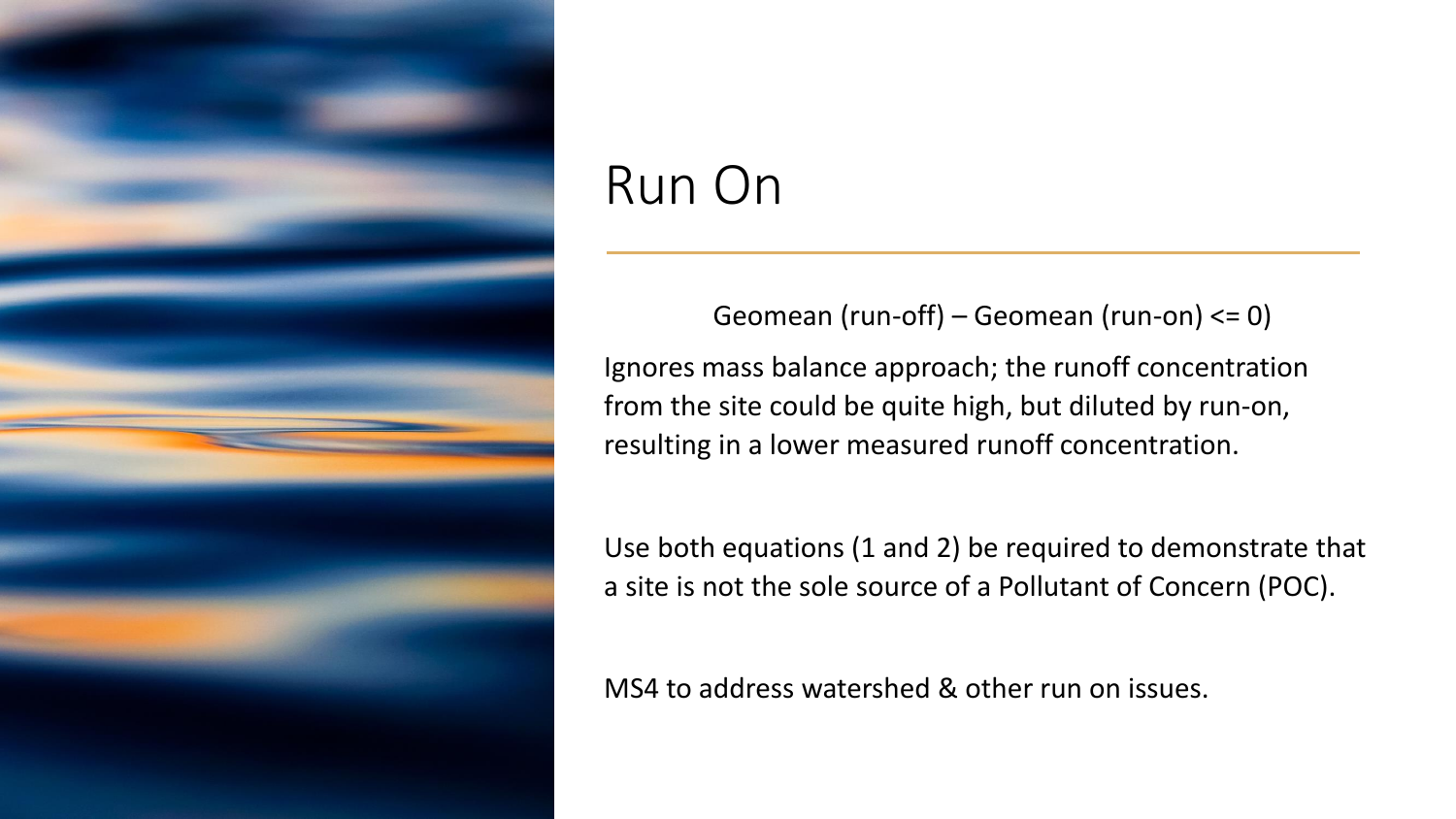

### Site Specific Information

Site Specific Information, including Background Threshold Values (BTVs), used to determine if a site is the source of Pollutant of Concern (POC) Target Action Level (TAL) exceedance. EPA proposes the use of the 90<sup>th</sup> percentile composite BTV.

- shift to using BTVs is problematic; BTVs are not subject to public oversight or regulatory agency approval. Establishment of BTVs is equivalent to changing water quality standards and should require a public process.
- If BTVs are used, they should be used not just to eliminate requirements for monitoring and corrective action, but also to identify sites that are contributing POCs.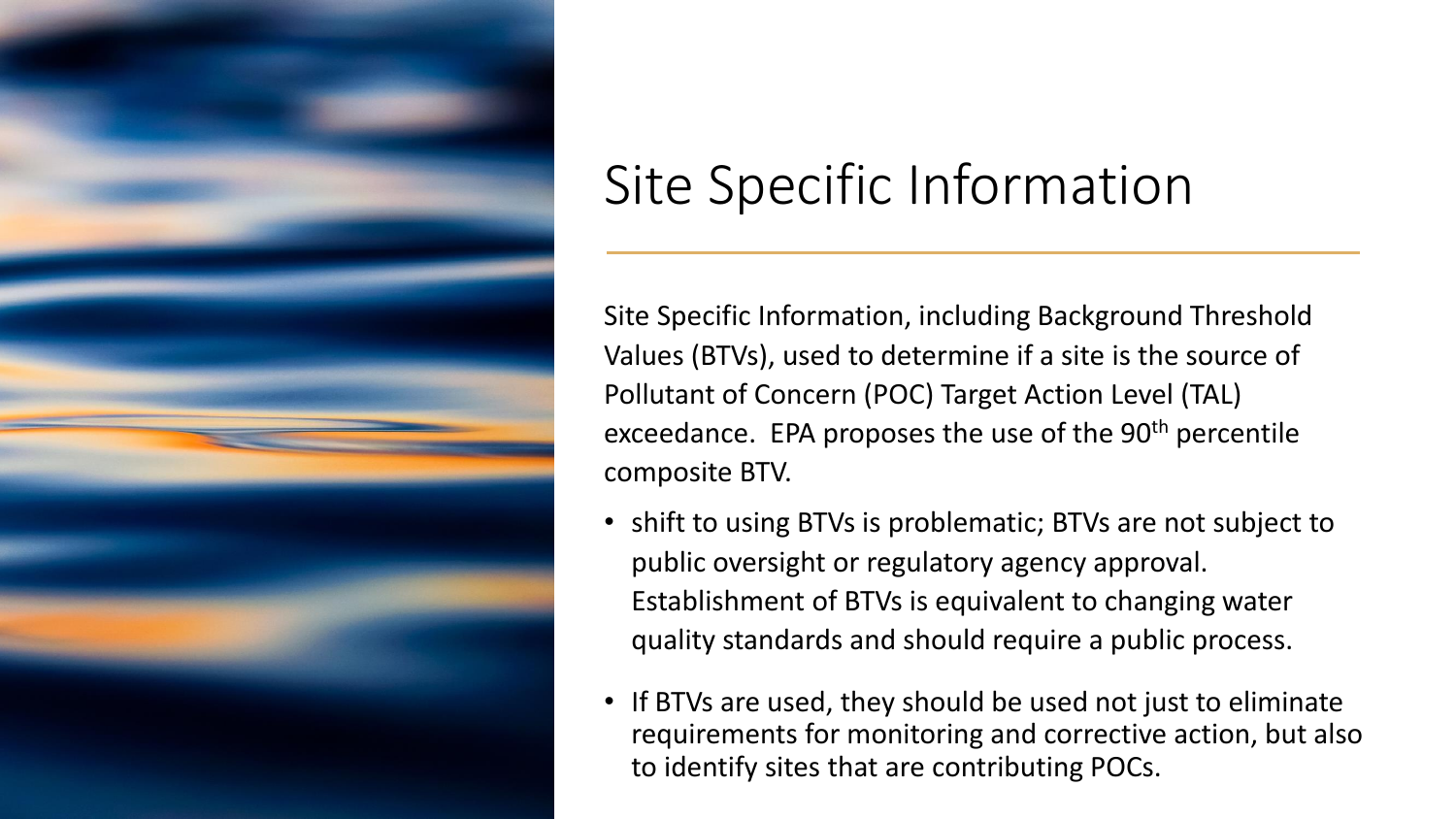

### Site Specific Information

90th percentile eliminates sites still contributing pollutants. The 75th percentile is more appropriate considering uncertainty associated with stormwater data while ensuring that sites with significant background contributions are identified.

SW Tier 1 & SD Tier 1 allow Permittees to cease monitoring when the result is less than the TAL. Onsite control measures may be the reason a confirmation sample result is less than the TAL.

Do not delete - enter into LTS or coverage under another permit such as the MS4 Permit or the Multi-Sector General Permit (MSGP)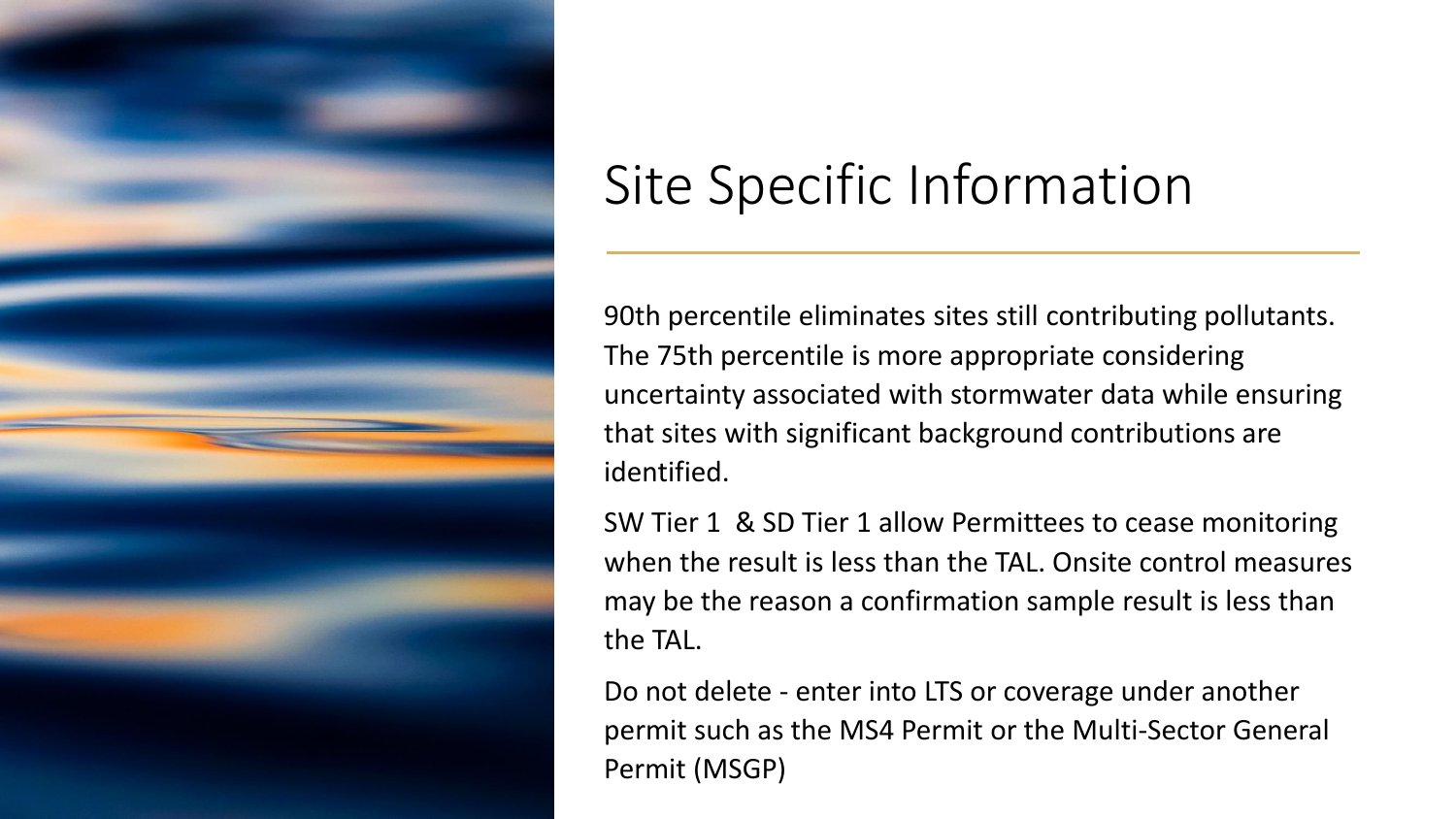

#### Anti Degradation

Perform an antidegradation analysis to prevent degradation of existing water quality as called for in 40CFR131.12 and 20.6.4.8 NMAC.

BTVs in many cases involves increasing pollutant loading in the watersheds. - a Tier II analysis must be performed.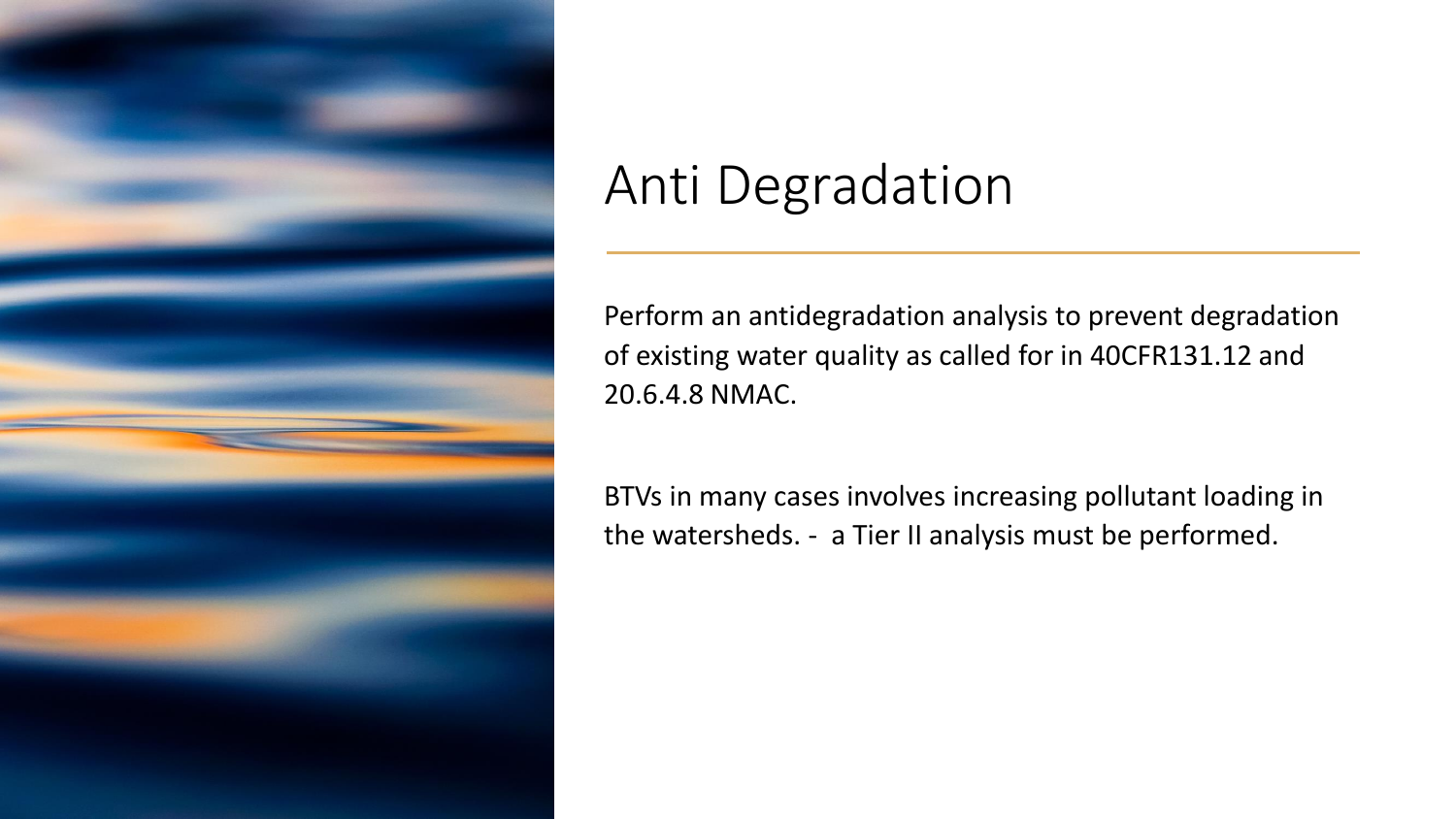

## I.C.3.c., Fact Sheet VII.H., and Appendix B. HH-OO Criteria

Concern over blanket provision that indicates use of wildlife criteria over HH-OO criteria (limited study).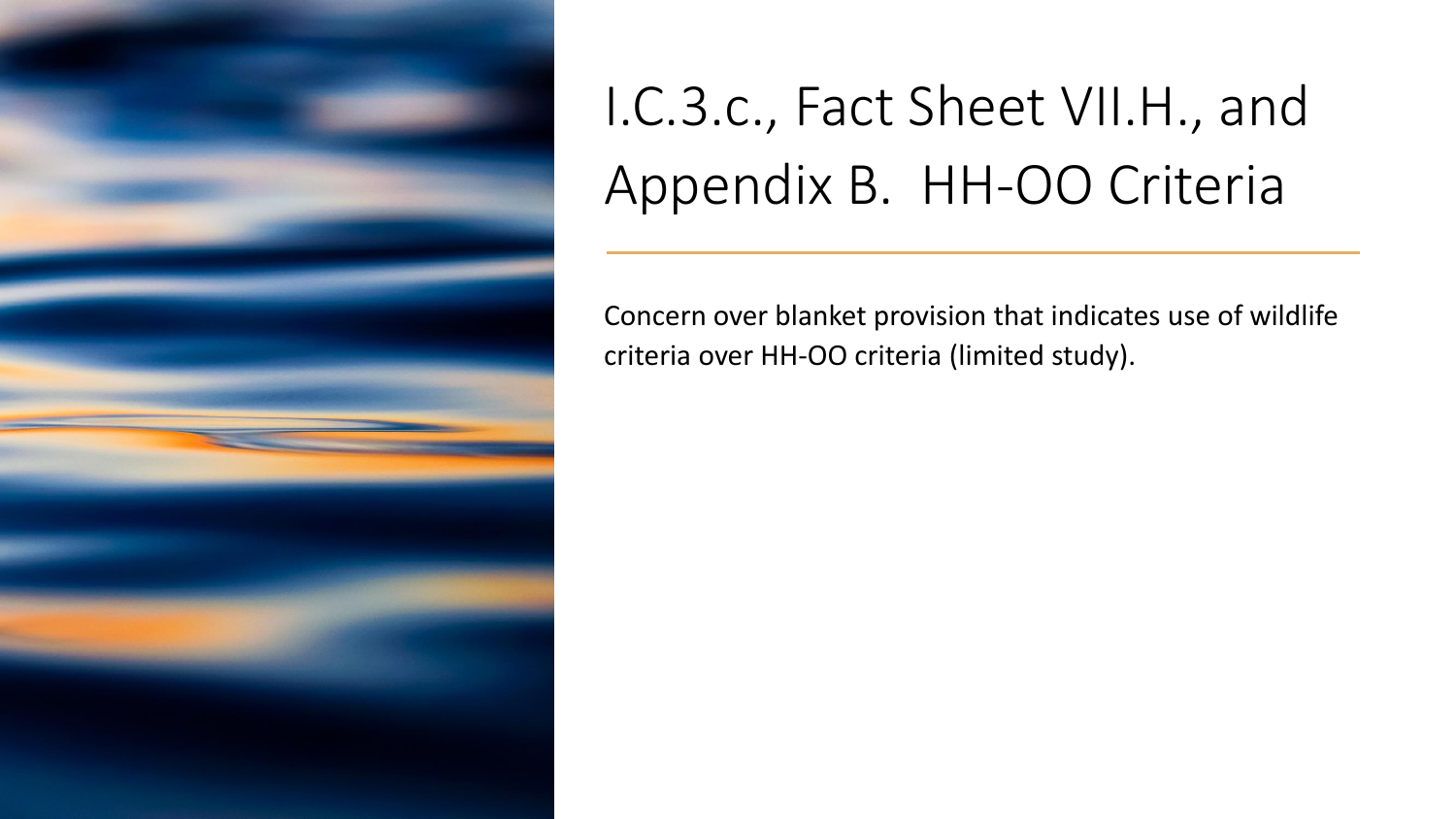

#### I.C.3.e., No Discharge

Sites can be entered into Long-Term Stewardship if there is no evidence of stormwater discharges for the past five years.

Appears to contradict site deletion criteria which allows Permittees to request a site deletion if a sample cannot be collected due to no discharge.

Long-Terms Stewardship is the more appropriate option and therefore, the option to request a site deletion for no discharge should be removed.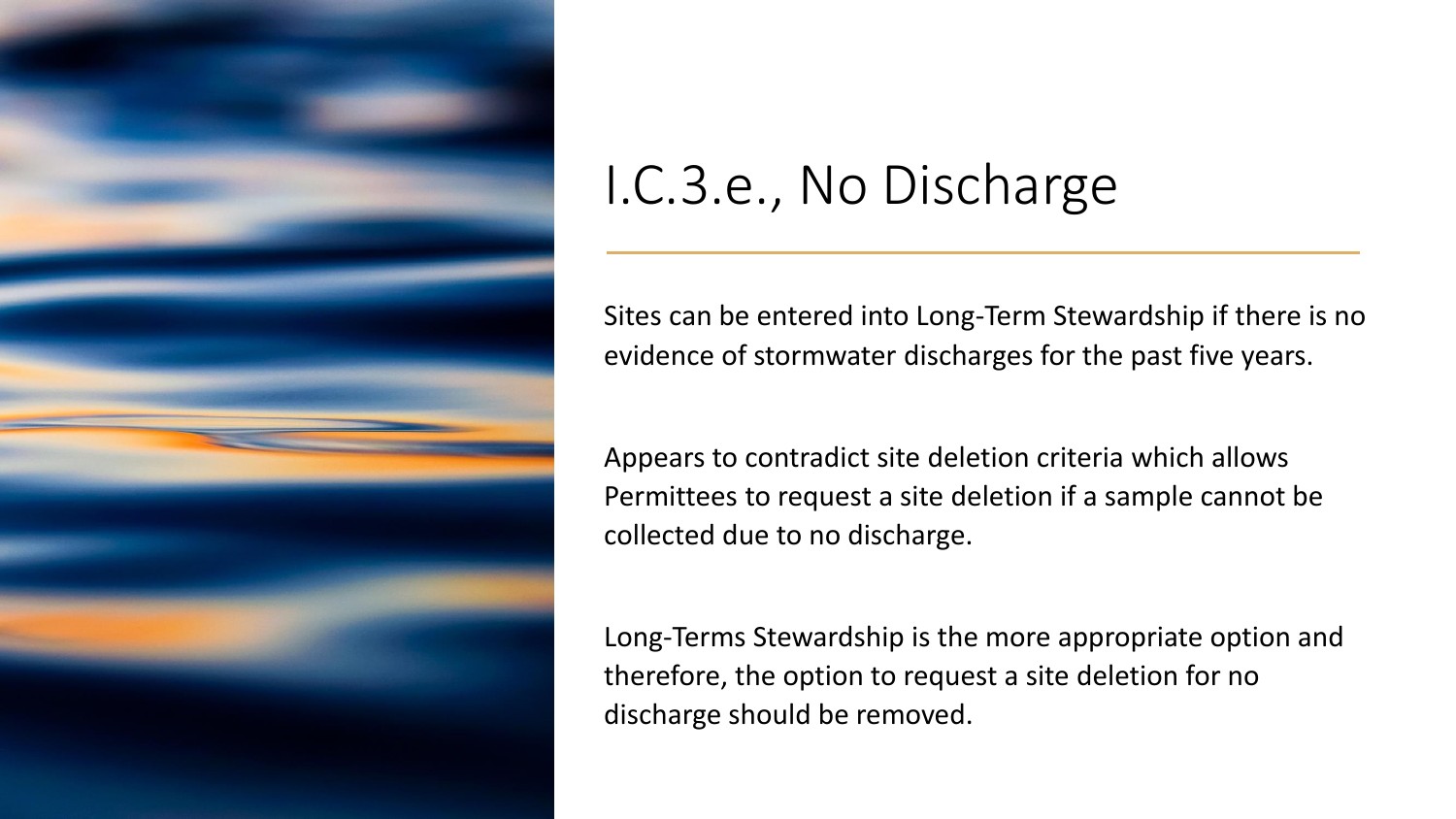

# I.C.4. and Fact Sheet Sections I and J. Deletion of Sites

Deletion allowed only for sites that have certified corrective action and can demonstrate that no significant materials from previous industrial activity remain. All others to Long-Term Stewardship or obtain coverage under another permit (MS4 or MSGP). Various concerns with the following pathways:

- No industrial activities
- POCs will No Longer be Exposed to Stormwater
- SW Tier 1 and SD Tier 1 Eligible Sites
- Sample Not Collected
- Active Sites
- Non-DOE Owned Property.
- Sites with No Significant Industrial Materials
- Sample Not Collected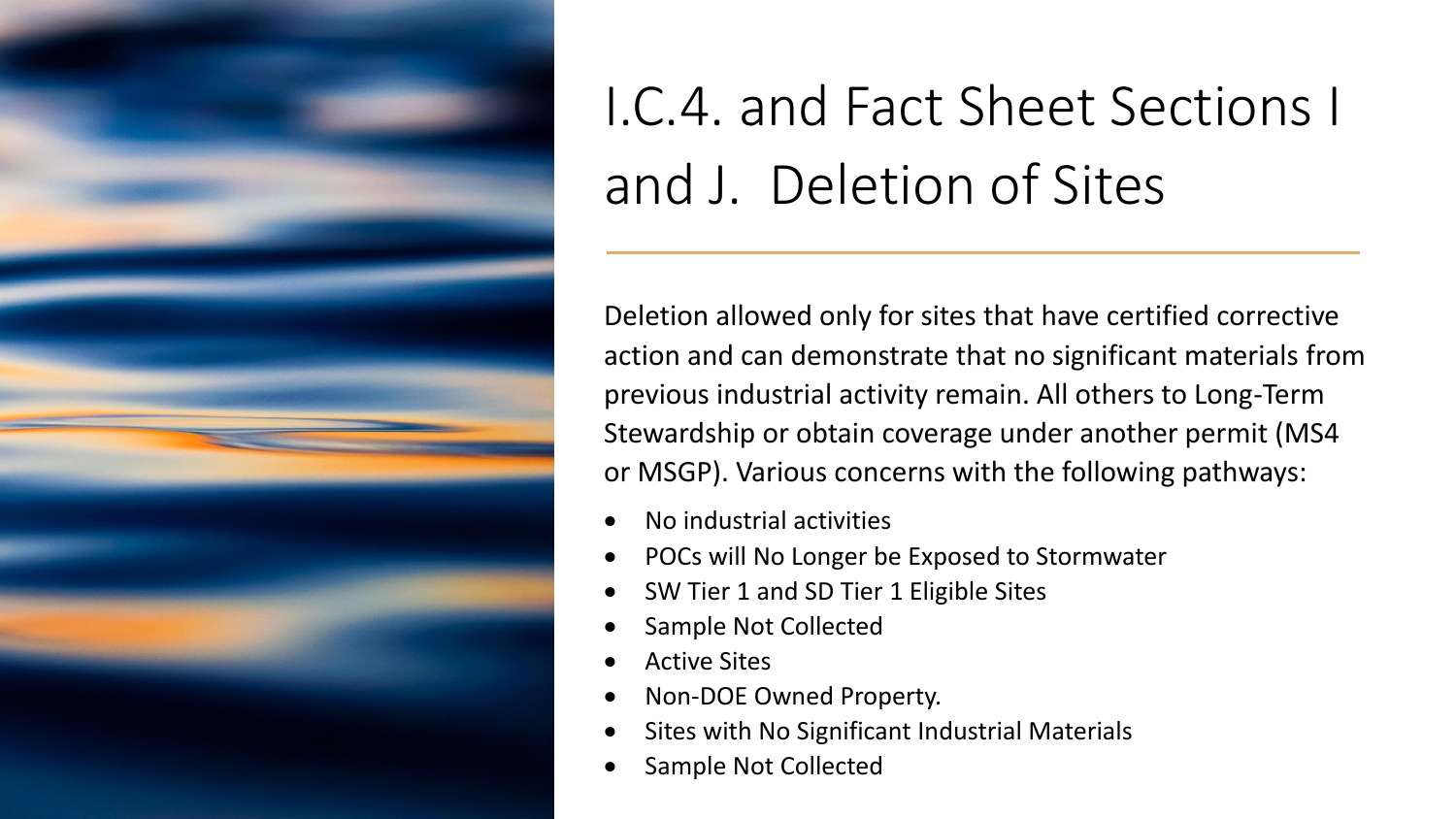

#### 1.D. Corrective Action

Installation of control measures timeline indicated as 24 months.

24 months is too generous - should be required to submit a corrective action plan within one month of knowledge of TAL or BTV exceedance.

The timeline for completion should not exceed 18 months.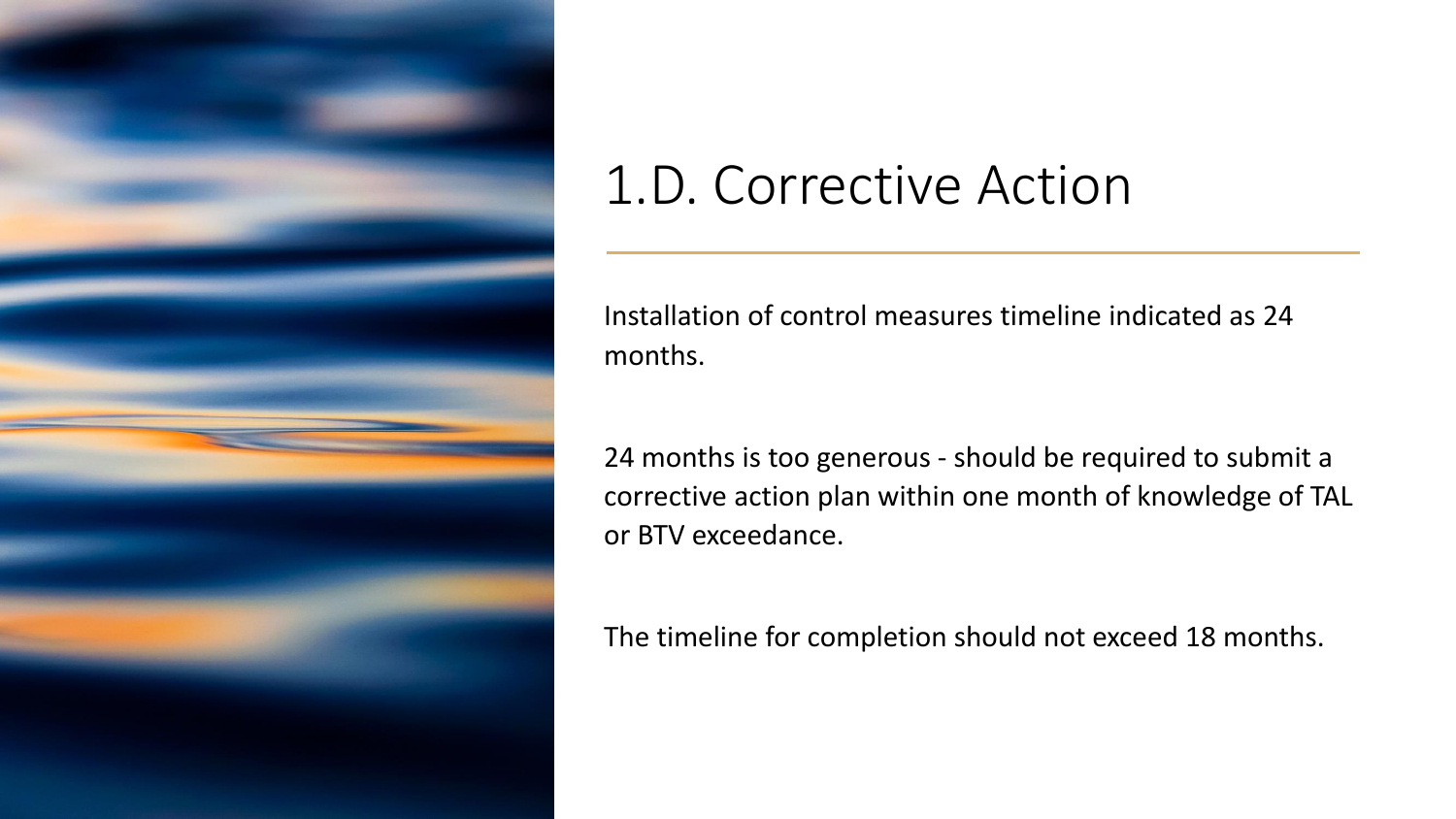

#### 1.D.1.c. 3-Year, 24-Hour storm

Given the increased intensity in rain events due to climate change, defining the 3-year, 24-hour storm event should be defined with more specificity than "historic records".

Replace "historic records" with "NOAA Atlas 14 methodology"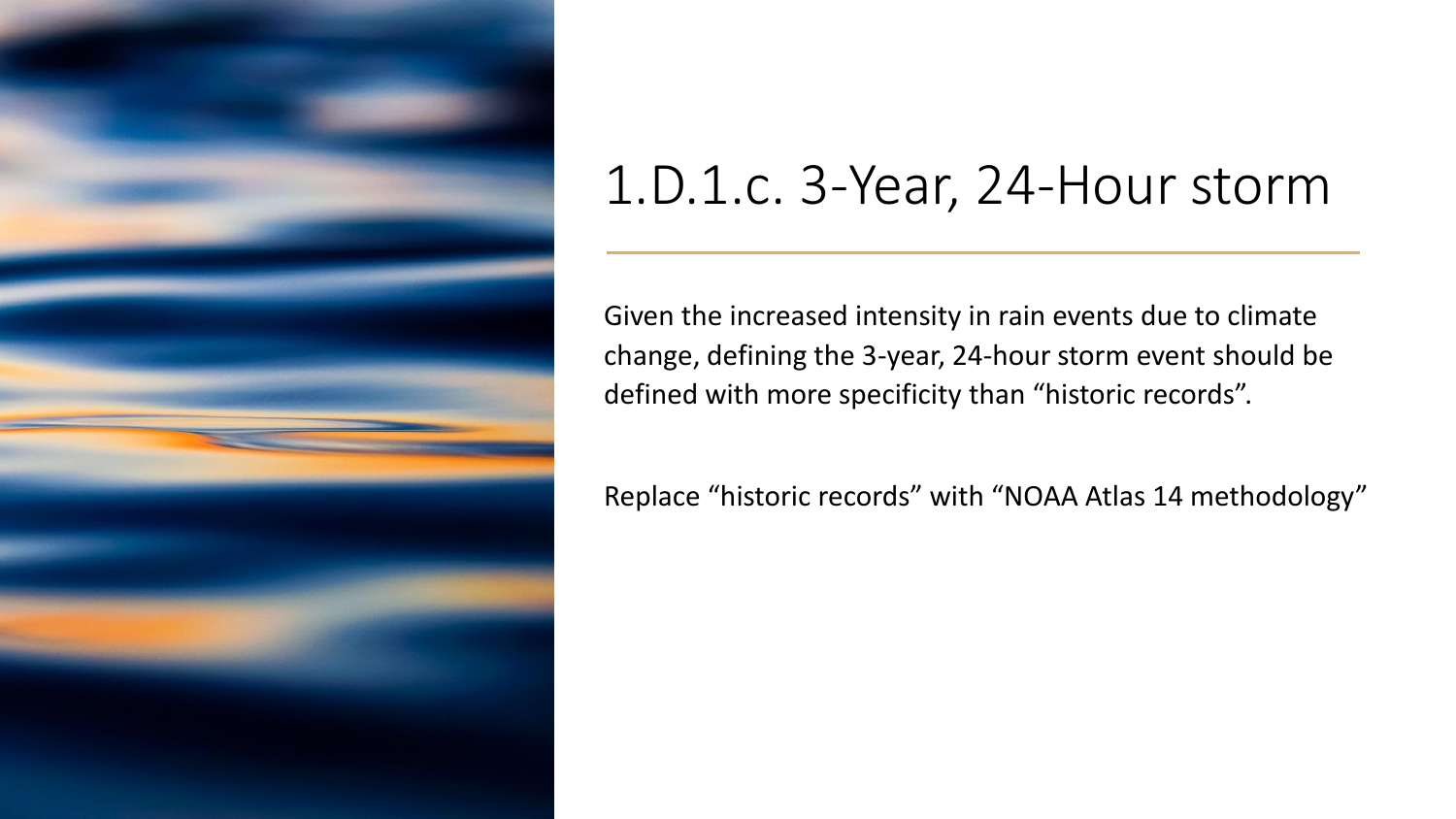

### Alternative Compliance

Flexibility and options in proposed permit (SIP, SSD, BTVs) renders an alternative compliance section is no longer necessary.

If the alternative compliance section is to remain in the permit alternative compliance requests should not be able to be approved without EPA input.